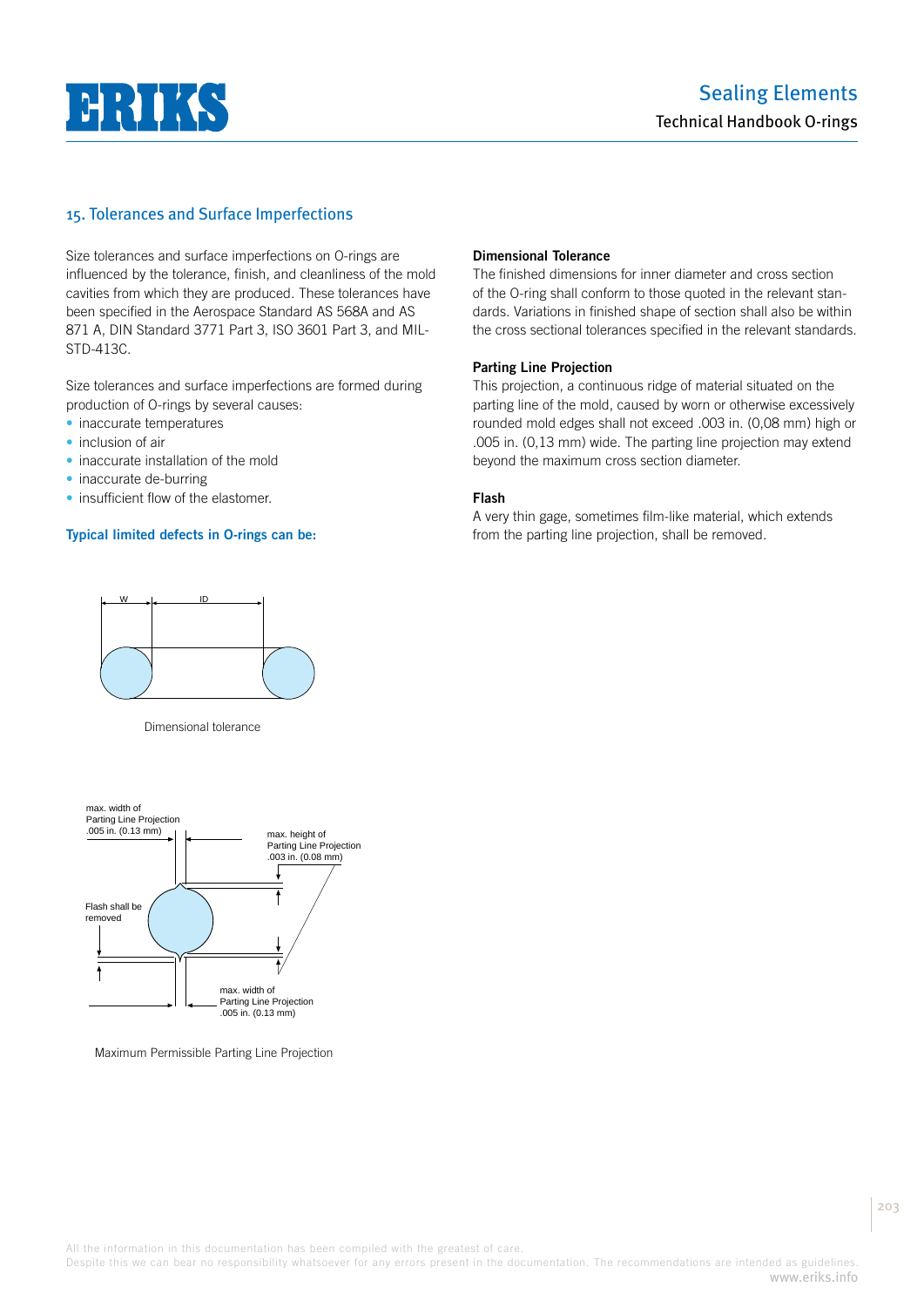# **HILL AN**

### 15. Tolerances and Surface Imperfections

#### **Off Register and Mismatch (Offset)**

Off register of the preformed O-ring resulting from the two halves of the mold cavities being out of line, and mismatch of the O-ring resulting from one half of the mold cavity being larger than the other shall not exceed .003 in. (0,08 mm) measured at the position of maximum offset on the molded O-ring. This shall not deviate from the nominal section of the ring in excess of the drawing tolerances.

#### **Combined Molding Offset (Off Register and/or Mismatch) and Parting Line Projection**

The combination of parting line projection and offset, shall not exceed .003 in. (0,08 mm) high when measured at the position of maximum offset. It is permissible for this combined offset and parting line projection to extend beyond the maximum cross section diameter.

#### **Flats**

Flats, resulting from the removal of flash on the inner and outer axial dimensions of an O-ring, shall not exceed a depth of .003 in. (0,08 mm) and shall not cause deviation from the nominal section of the O-ring in excess of the drawing tolerances, i.e. when the cross sectional diameter is on its lower limit no flatting is permissible. Non-continuous flats shall be blended out smoothly.

#### **Backgrind**

A torn or gouged condition (recess) occurring at the mold parting lines, caused by thermal expansion over a sharp mold edge or by premature cure.

#### **Parting line Indentation**

A shallow saucer-like recess, sometimes triangular, located on the parting line OD or ID and may have random orientation. Caused by a deformity on the mold edge.

Inclusions and Indentations

Any extraneous embedded foreign matter is unacceptable. Depressions resulting from removal thereof must not exceed defined limits.

#### **Non-Fill**

An irregular flat spot or ribbon-like strip, generally having a coarser texture than the normal O-ring surface. Also a recessed wedge resembling a halfmoon.

#### **Mold Deposit Defects**

Surface indentations, irregular in shape, and with rough surface texture are caused by a build up of hardened deposits in the mold cavity.

#### **Flow Marks**

204

A flow line, knit mark, or delamination, caused by poor knitting.



max. offset .003 in. (0.08 mm)





Combined offset (off register and/or mismatch) and parting line projection

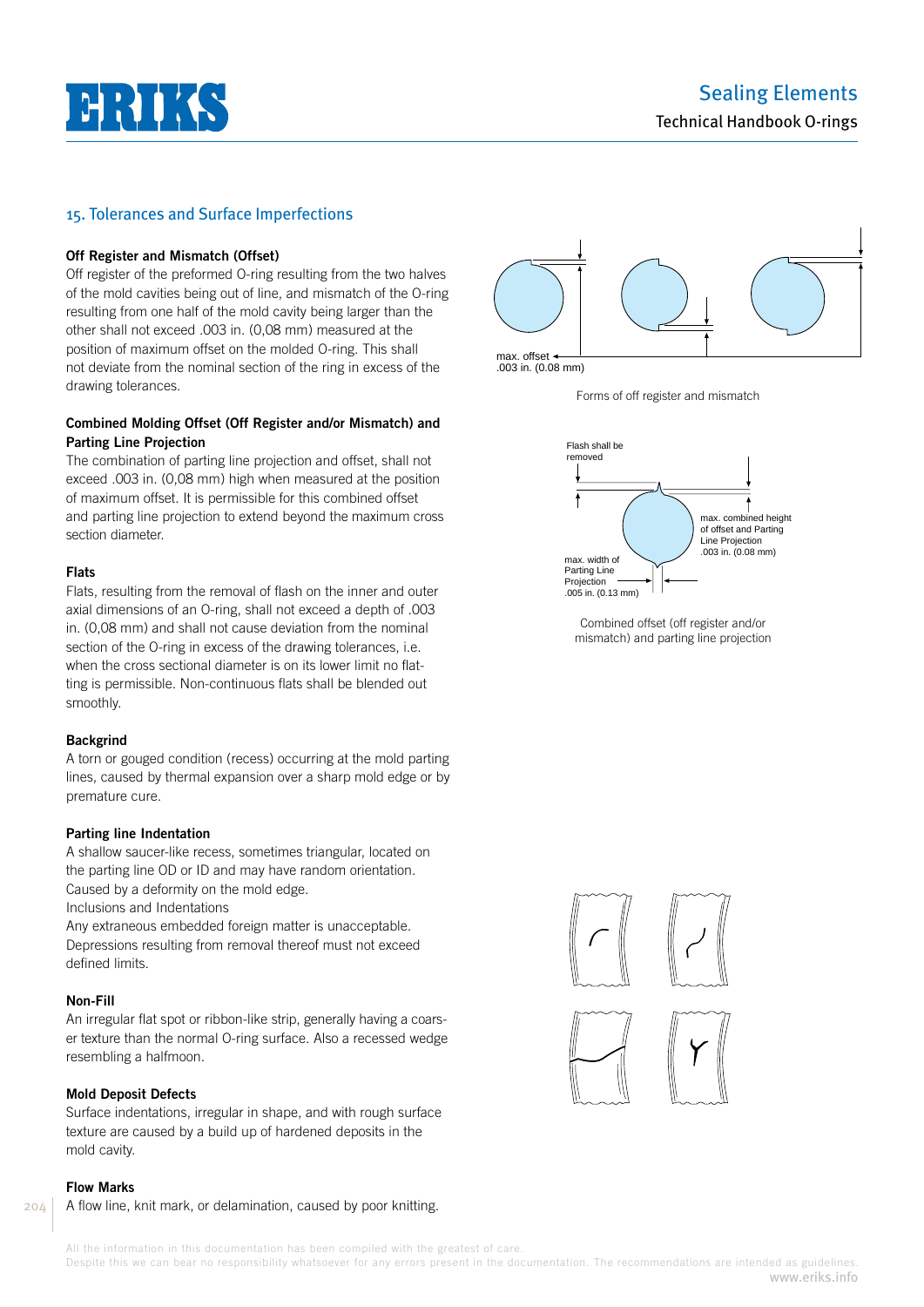

# 15. Tolerances and Surface Imperfections

| <b>Type of Deviation</b>              | <b>Schematic Representation</b> | <b>Measurement</b>                    |                                                                                                                                       |                        | <b>Type Characteristics N</b><br>d2 according to ISO 3601-1 |      |      |  |
|---------------------------------------|---------------------------------|---------------------------------------|---------------------------------------------------------------------------------------------------------------------------------------|------------------------|-------------------------------------------------------------|------|------|--|
|                                       |                                 |                                       | 1,78                                                                                                                                  | 2,62                   | 3,53                                                        | 5,33 | 6,99 |  |
|                                       |                                 |                                       |                                                                                                                                       | <b>Largest measure</b> |                                                             |      |      |  |
| Shoulder and Shape<br>Deformation     |                                 | $\mathsf{e}% _{t}\left( t\right)$     | 0,08                                                                                                                                  | 0,10                   | 0,13                                                        | 0,15 | 0,15 |  |
| Bead, Ridge, and<br>Shoulder combined |                                 | $\mathsf f$                           | 0,10                                                                                                                                  | 0,12                   | 0,14                                                        | 0,16 | 0,18 |  |
| Grooving                              |                                 | g                                     | 0,18                                                                                                                                  | 0,27<br>0,36           |                                                             | 0,53 | 0,70 |  |
|                                       |                                 | $\boldsymbol{\mathsf{h}}$             | 0,08                                                                                                                                  | 0,08                   | 0,10                                                        | 0,10 | 0,13 |  |
| Ridge Removal<br>Area                 |                                 |                                       | Departures from round cross-<br>sections are permitted if the<br>flat area transitions evenly into<br>the curve, and d2 is maintained |                        |                                                             |      |      |  |
|                                       |                                 | j                                     |                                                                                                                                       |                        | $0.05 \times d1$ * or**                                     |      |      |  |
| Flow lines<br>(radial spread is       |                                 |                                       | 1,5                                                                                                                                   | 1,5                    | 6,5                                                         | 6,5  | 6,5  |  |
| not permissible)                      |                                 | $\sf k$                               | 0,08                                                                                                                                  |                        |                                                             |      |      |  |
| Flow lines<br>(radial spread is       |                                 | $\begin{array}{c} \hline \end{array}$ | 0,60                                                                                                                                  | 0,80                   | 1,00                                                        | 1,30 | 1,70 |  |
| not permissible)                      |                                 | depth m                               | 0,08                                                                                                                                  | 0,08                   | 0,10                                                        | 0,10 | 0,13 |  |
| Foreign Bodies                        |                                 |                                       |                                                                                                                                       |                        | Not permitted                                               |      |      |  |

 $*$  d1 = inside diameter.

\*\* According to which amount is the larger.

All dimensions in mm.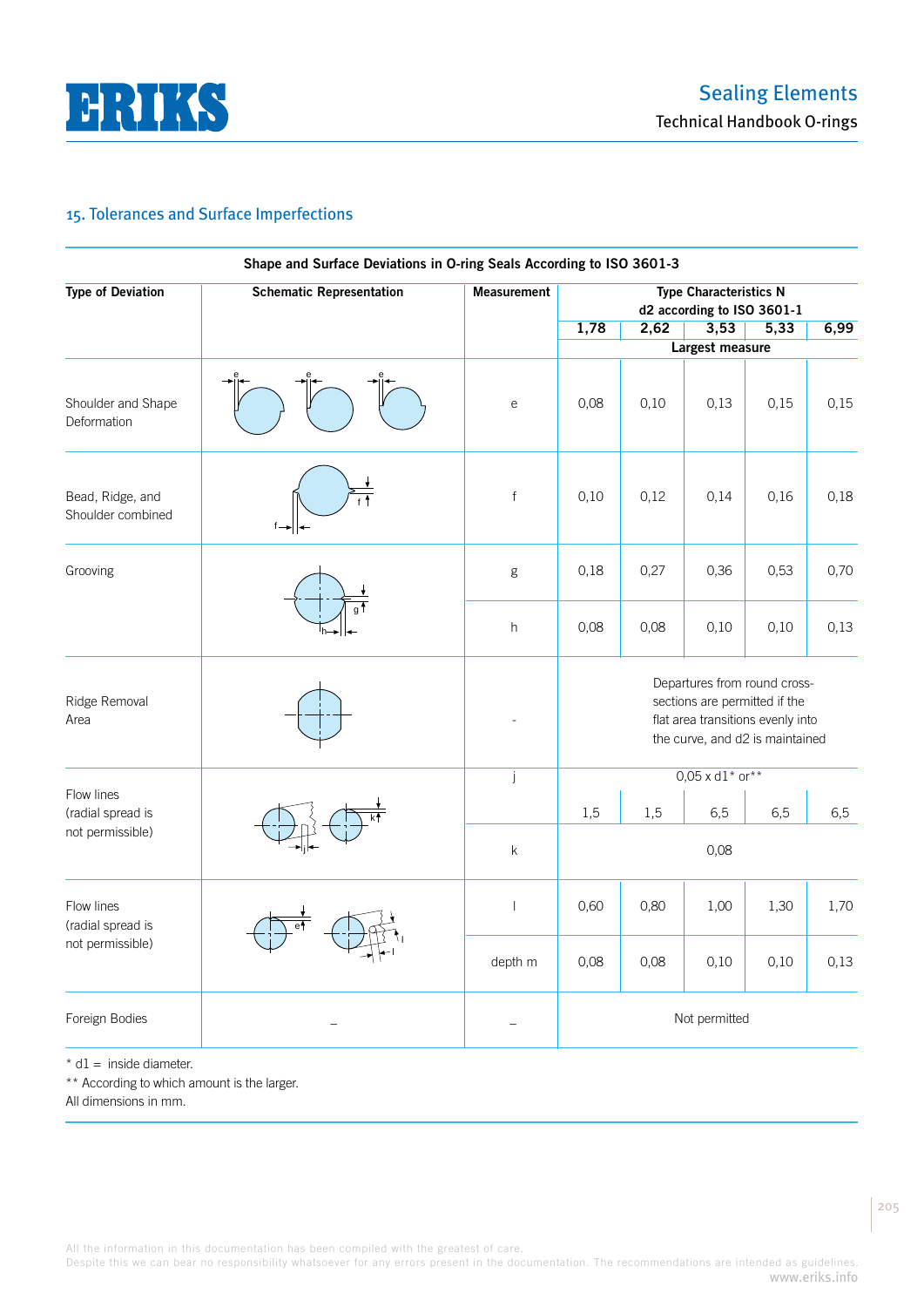

# 15. Tolerances and Surface Imperfections

| <b>Type of Deviation</b>                            | <b>Schematic Representation</b> | <b>Measurement</b>        |                                                                                                                                       |                   | <b>Type Characteristics S</b><br>d2 according to ISO 3601-1 |      |      |  |
|-----------------------------------------------------|---------------------------------|---------------------------|---------------------------------------------------------------------------------------------------------------------------------------|-------------------|-------------------------------------------------------------|------|------|--|
|                                                     |                                 |                           | 1,78                                                                                                                                  | 2,62              | 3,53                                                        | 5,33 | 6,99 |  |
|                                                     |                                 |                           | <b>Largest measure</b>                                                                                                                |                   |                                                             |      |      |  |
| Shoulder and Shape<br>Deformation                   |                                 | е                         | 0,08                                                                                                                                  | 0,08              | 0,10                                                        | 0,12 | 0,13 |  |
| Bead, Ridge, and<br>Shoulder combined               |                                 | $\mathsf{f}$              | 0,10                                                                                                                                  | 0,10              | 0,13                                                        | 0,15 | 0,15 |  |
| Grooving                                            |                                 | g                         | 0,10                                                                                                                                  | 0,15<br>0,20      |                                                             | 0,20 | 0,30 |  |
|                                                     |                                 | $\boldsymbol{\mathsf{h}}$ | 0,05                                                                                                                                  | 0,08              | 0,10                                                        | 0,10 | 0,13 |  |
| Ridge Removal<br>Area                               |                                 |                           | Departures from round cross-<br>sections are permitted if the<br>flat area transitions evenly into<br>the curve, and d2 is maintained |                   |                                                             |      |      |  |
|                                                     |                                 | j                         |                                                                                                                                       |                   | $0,03 \times d1^*$ or**                                     |      |      |  |
| Flow lines<br>(radial spread is                     |                                 |                           | 1,5                                                                                                                                   | 1,5<br>5,0<br>5,0 |                                                             |      |      |  |
| not permissible)                                    |                                 | k                         |                                                                                                                                       | 0,05              |                                                             |      |      |  |
| Flow lines<br>(radial spread is<br>not permissible) |                                 | $\overline{\phantom{a}}$  | 0,15                                                                                                                                  | 0,25              | 0,40                                                        | 0,63 | 1,0  |  |
|                                                     |                                 | depth m                   | 0,08                                                                                                                                  | 0,08              | 0,10                                                        | 0,10 | 0,13 |  |
| Foreign Bodies                                      |                                 |                           | Not permitted                                                                                                                         |                   |                                                             |      |      |  |

 $*$  d1 = inside diameter.

\*\* According to which amount is the larger.

All dimensions in mm.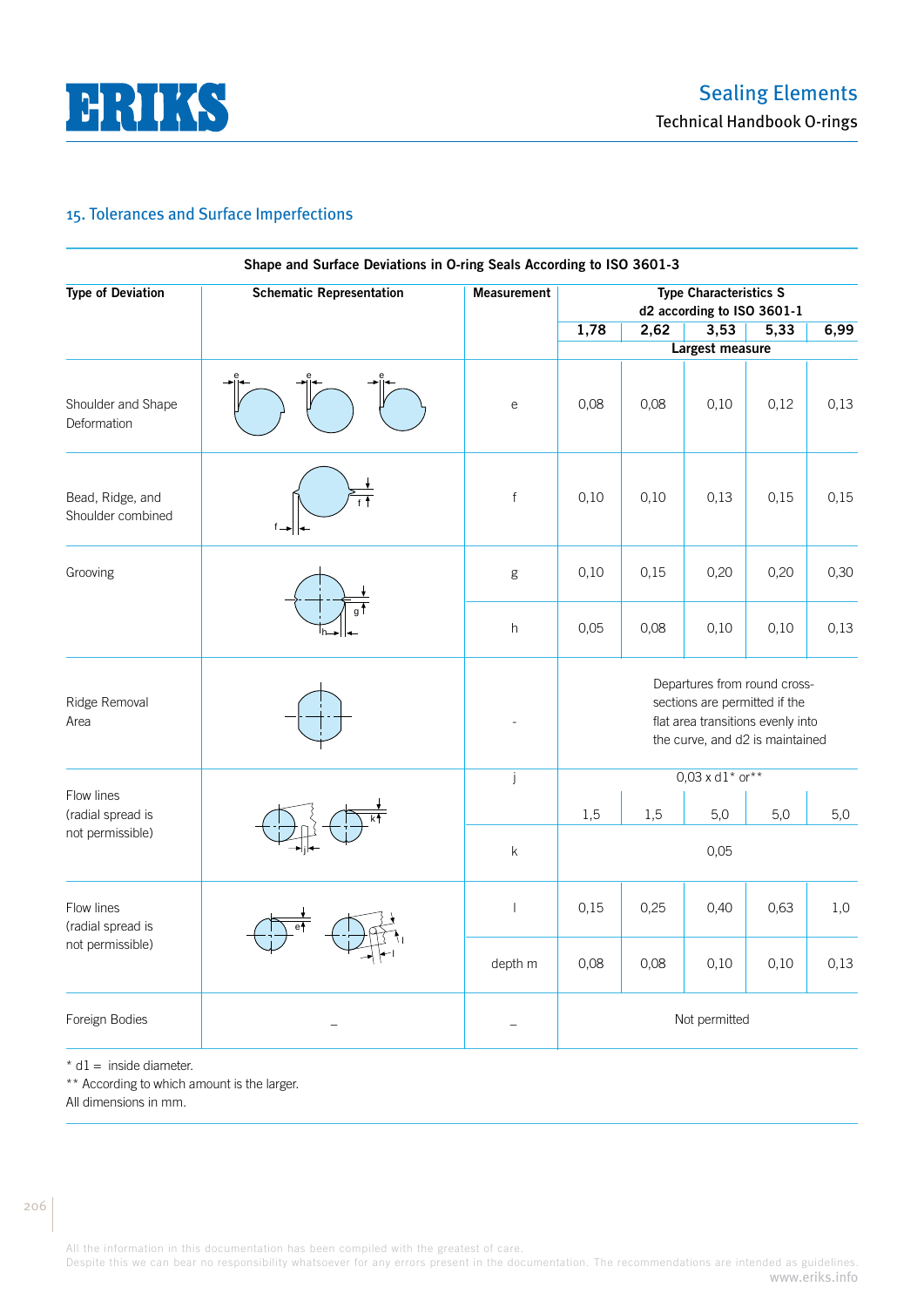

### 15. Tolerances on cross secton

|      | Tolerances on cross section (W) for O-rings acc. AS568A - inches |      |            |      |            |  |  |  |  |  |
|------|------------------------------------------------------------------|------|------------|------|------------|--|--|--|--|--|
| .070 | $+/-$ 003                                                        | .139 | $+/-$ 004  | .275 | $+/- .006$ |  |  |  |  |  |
| .103 | $+/-$ 003                                                        | .210 | $+/- .005$ |      |            |  |  |  |  |  |
|      |                                                                  |      |            |      |            |  |  |  |  |  |

**Tolerances on cross section (W) for O-rings acc. ISO 3601-1 class B - millimeters**

| <b>Cross Section (W)</b> | <b>Tolerance</b> |  |
|--------------------------|------------------|--|
| $0.80 < W \leq 2.25$     | $+/-0.08$        |  |
| $2.25 < W \leq 3.15$     | $+/-0.09$        |  |
| $3.15 < W \leq 4.50$     | $+/-0.10$        |  |
| $4.50 < W \leq 6.30$     | $+/-0.13$        |  |
| $6.30 < W \leq 8.40$     | +/-0.15          |  |
|                          |                  |  |

|      | Tolerances on cross section (W) for O-rings - inches |      |            |        |                          |  |  |  |  |  |
|------|------------------------------------------------------|------|------------|--------|--------------------------|--|--|--|--|--|
| .040 | $+/- .003$                                           | .118 | $+/- .003$ | .275   | $+/- .006$               |  |  |  |  |  |
| .059 | $+/- .003$                                           | .138 | $+/- .004$ | .315   | $+/- .007$               |  |  |  |  |  |
| .063 | $+/- .003$                                           | .139 | $+/- .004$ | .330   | $+/- .007$               |  |  |  |  |  |
| .070 | $+/- .003$                                           | .142 | $+/- .004$ | .354   | $+/-$ 008                |  |  |  |  |  |
| .075 | $+/- .003$                                           | .157 | $+/- .004$ | .394   | $+/-$ 008                |  |  |  |  |  |
| .079 | $+/- .003$                                           | .177 | $+/- .004$ | > .394 | $+/-1.8\%$ to $+/-$ .008 |  |  |  |  |  |
| .095 | $+/- .003$                                           | .197 | $+/- .005$ |        |                          |  |  |  |  |  |
| .100 | $+/- .003$                                           | .210 | $+/- .005$ |        |                          |  |  |  |  |  |
| .103 | $+/- .003$                                           | .224 | $+/- .006$ |        |                          |  |  |  |  |  |
| .106 | $+/- .003$                                           | .236 | $+/- .006$ |        |                          |  |  |  |  |  |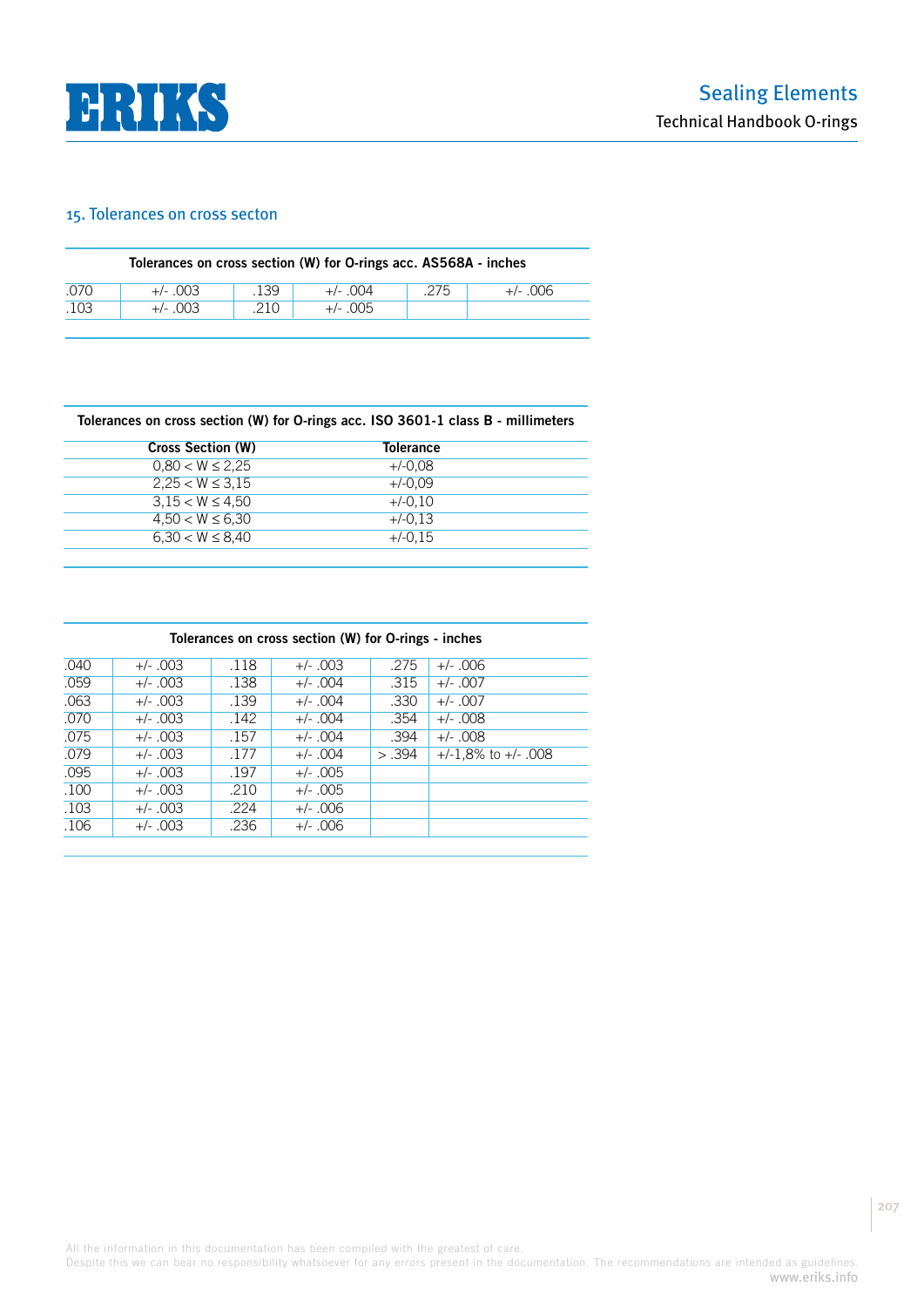

# 15. Tolerances on inside diameter for O-rings

Tolerances on inside diameter for o-rings with non standard metric sizes according to ISO 3601 Class B will be calculated using the following formula (values in millimetres):

 $\Delta$  ID =  $\pm$ [(ID<sup>0,95</sup> x 0,009) + 0,011]

The next table shows the tolerances resulting from the formula.

|                                |                       | Tolerances on Inside Diameter for O-rings acc. ISO 3601-1 Class B - millimetres |            |                   |            |                     |                       |
|--------------------------------|-----------------------|---------------------------------------------------------------------------------|------------|-------------------|------------|---------------------|-----------------------|
| O-ring ID                      | Tolerance             | O-ring ID                                                                       | Tolerance  | O-ring ID         | Tolerance  | O-ring ID           | Tolerance             |
| 1,50<br>$-1,71$                | $\pm 0,12$            | 56,42 - 57,84                                                                   | $\pm 0,53$ | $116,28 - 117,75$ | $\pm 0,94$ | $177,80 - 179,31$   | ±1,35                 |
| $-2,93$<br>1,72                | ±0,13                 | $57,85 - 59,27$                                                                 | $\pm 0,54$ | $117,76 - 119,24$ | ±0,95      | 179,32 - 180,82     | ±1,36                 |
| 2,94<br>$-4,17$                | $\pm 0,14$            | $59,28 - 60,71$                                                                 | ±0,55      | $119,25 - 120,72$ | ±0,96      | 180,83 - 182,34     | $\pm 1,37$            |
| 4,18<br>$-5,44$                | $\pm 0,15$            | $60,72 - 62,14$                                                                 | $\pm 0,56$ | $120,73 - 122,21$ | ±0,97      | $182,35 - 183,86$   | ±1,38                 |
| 5,45<br>$-6,72$                | $\pm 0,16$            | $62,15 - 63,58$                                                                 | $\pm 0,57$ | $122,22 - 123,70$ | $\pm 0,98$ | $183,87 - 185,38$   | ±1,39                 |
| 6,73<br>$-8,01$                | $\pm 0,17$            | $63,59 - 65,02$                                                                 | $\pm 0,58$ | $123,71 - 125,19$ | $\pm 0.99$ | 185,39 - 186,89     | $\pm 1,40$            |
| 8,02<br>$-9,31$                | $\pm 0,18$            | 65,03 - 66,47                                                                   | $\pm 0,59$ | $125,20 - 126,68$ | $\pm 1,00$ | $186,90 - 188,41$   | $\pm 1,41$            |
| 9,32<br>$-10,62$               | ±0,19                 | $66,48 - 67,91$                                                                 | $\pm 0,60$ | $126,69 - 128,17$ | $\pm 1,01$ | 188,42 - 189,93     | ±1,42                 |
| 10,63<br>$-11,94$              | ±0,20                 | $67,92 - 69,35$                                                                 | $\pm 0.61$ | $128,18 - 129,66$ | $\pm 1,02$ | $189,94 - 191,45$   | ±1,43                 |
| $-13,27$<br>11,95              | ±0,21                 | $69,36 - 70,80$                                                                 | $\pm 0,62$ | $129,67 - 131,15$ | $\pm 1,03$ | 191,46 - 192,98     | ±1,44                 |
| 13,28<br>$-14,61$              | ±0,22                 | 70,81 - 72,25                                                                   | $\pm 0,63$ | $131,16 - 132,64$ | $\pm 1,04$ | 192,99 - 194,50     | ±1,45                 |
| 14,62<br>$-15,95$              | ±0,23                 | 72,26 - 73,70                                                                   | $\pm 0,64$ | $132,65 - 134,14$ | ±1,05      | $194, 51 - 196, 02$ | ±1,46                 |
| 15,96<br>$-17,29$              | ±0,24                 | $73,71 - 75,15$                                                                 | $\pm 0,65$ | $134,15 - 135,63$ | ±1,06      | $196,03 - 197,54$   | $\pm 1,47$            |
| 17,30<br>$-18,64$              | ±0,25                 | 75,16 - 76,60                                                                   | $\pm 0,66$ | $135,64 - 137,13$ | $\pm 1,07$ | 197,55 - 199,07     | ±1,48                 |
| 18,65<br>$-20,00$              | ±0,26                 | 76,61 - 78,05                                                                   | $\pm 0,67$ | $137,14 - 138,62$ | ±1,08      | 199,08 - 200,59     | ±1,49                 |
| 20,01<br>$-21,36$              | ±0,27                 | 78,06 - 79,51                                                                   | $\pm 0,68$ | $138,63 - 140,12$ | ±1,09      | $200,60 - 202,12$   | $\pm 1,50$            |
| 21,37<br>$-22,73$              | $\pm 0,28$            | 79,52 - 80,97                                                                   | $\pm 0,69$ | $140,13 - 141,62$ | $\pm 1,10$ | $202,13 - 203,64$   | $\pm 1,51$            |
| 22,74<br>$-24,10$              | ±0,29                 | $80,98 - 82,42$                                                                 | $\pm 0,70$ | $141,63 - 143,12$ | $\pm 1,11$ | $203,65 - 205,17$   | ±1,52                 |
| $\overline{24,11}$<br>$-25,47$ | ±0,30                 | 82,43 - 83,88                                                                   | $\pm 0,71$ | $143,13 - 144,62$ | ±1,12      | $205,18 - 206,69$   | ±1,53                 |
| 25,48<br>$-26,85$              | ±0,31                 | $83,89 - 85,34$                                                                 | $\pm 0,72$ | $144,63 - 146,12$ | ±1,13      | $206,70 - 208,22$   | ±1,54                 |
| $-28,23$<br>26,86              | ±0,32                 | 85,35 - 86,80                                                                   | $\pm 0,73$ | $146,13 - 147,62$ | $\pm 1,14$ | $208,23 - 209,75$   | ±1,55                 |
| 28,24<br>$-29,61$              | ±0,33                 | 86,81 - 88,27                                                                   | $\pm 0,74$ | $147,63 - 149,12$ | ±1,15      | $209,76 - 211,28$   | ±1,56                 |
| 29,62<br>$-31,00$              | ±0,34                 | 88,28 - 89,73                                                                   | $\pm 0,75$ | $149,13 - 150,62$ | ±1,16      | $211,29 - 212,81$   | $\pm 1,57$            |
| 31,01<br>$-32,39$              | ±0,35                 | $89,74 - 91,20$                                                                 | $\pm 0,76$ | $150,63 - 152,13$ | $\pm 1,17$ | $212,82 - 214,34$   | ±1,58                 |
| 32,40<br>$-33,78$              | $\pm 0,36$            | $91,21 - 92,66$                                                                 | $\pm 0,77$ | $152,14 - 153,63$ | $\pm 1,18$ | $214,35 - 215,87$   | ±1,59                 |
| 33,79<br>$-35,18$              | ±0,37                 | $92,67 - 94,13$                                                                 | $\pm 0,78$ | $153,64 - 155,13$ | $\pm 1,19$ | $215,88 - 217,40$   | ±1,60                 |
| 35,19<br>- 36,58               | ±0,38                 | $94,14 - 95,60$                                                                 | $\pm 0,79$ | $155,14 - 156,64$ | $\pm 1,20$ | $217,41 - 218,93$   | $\pm 1,61$            |
| 36,59<br>- 37,98               | $\overline{\pm 0,}39$ | $95,61 - 97,07$                                                                 | $\pm 0,80$ | $156,65 - 158,15$ | $\pm 1,21$ | 218,94 - 220,46     | ±1,62                 |
| 37,99<br>- 39,38               | $\pm 0,40$            | 97,08 - 98,54                                                                   | $\pm 0.81$ | $158,16 - 159,65$ | ±1,22      | $220,47 - 221,99$   | $\pm 1,63$            |
| 39,39<br>- 40,79               | $\pm 0,41$            | $98,55 - 100,01$                                                                | ±0,82      | $159,66 - 161,16$ | ±1,23      | $222,00 - 223,52$   | $\pm 1,64$            |
| $-42,20$<br>40,80              | ±0,42                 | $100,02 - 101,48$                                                               | ±0,83      | $161,17 - 162,67$ | ±1,24      | $223,53 - 225,06$   | ±1,65                 |
| 42,21<br>$-43,61$              | ±0,43                 | $101,49 - 102,96$                                                               | $\pm 0,84$ | $162,68 - 164,18$ | ±1,25      | 225,07 - 226,59     | $\pm 1,66$            |
| 43,62<br>$-45,02$              | $\pm 0,44$            | $102,97 - 104,43$                                                               | ±0,85      | $164,19 - 165,69$ | ±1,26      | $226,60 - 228,12$   | $\pm 1,67$            |
| 45,03 - 46,44                  | ±0,45                 | $104,44 - 105,91$                                                               | $\pm 0,86$ | $165,70 - 167,20$ | $\pm 1,27$ | $228,13 - 229,66$   | ±1,68                 |
| - 47,86<br>46,45               | $\pm 0,46$            | 105,92 - 107,39                                                                 | $\pm 0.87$ | $167,21 - 168,71$ | ±1,28      | 229,67 - 231,19     | $\pm 1,69$            |
| 47,87 - 49,28                  | $\pm 0,47$            | 107,40 - 108,86                                                                 | $\pm 0,88$ | $168,72 - 170,22$ | ±1,29      | $231,20 - 232,73$   | ±1,70                 |
| 49,29<br>$-50,70$              | $\pm 0,48$            | $108,87 - 110,34$                                                               | $\pm 0,89$ | $170,23 - 171,73$ | ±1,30      | $232,74 - 234,27$   | $\pm 1,71$            |
| 50,71<br>52,12<br>$\equiv$     | $\pm 0,49$            | $110,35 - 111,82$                                                               | ±0,90      | $171,74 - 173,25$ | $\pm 1,31$ | 234,28 - 235,80     | ±1,72                 |
| 52,13<br>53,55<br>$\equiv$     | $\pm 0,50$            | $111,83 - 113,30$                                                               | $\pm 0.91$ | 173,26 - 174,76   | ±1,32      | $235,81 - 237,34$   | ±1,73                 |
| 53,56<br>54,98<br>$\omega$     | $\pm 0.51$            | $113,31 - 114,79$                                                               | ±0,92      | $174,77 - 176,28$ | ±1,33      | 237, 35 - 238, 88   | ±1,74                 |
| 54,99<br>56,41<br>$\omega$     | $\overline{\pm 0,52}$ | $114,80 - 116,27$                                                               | $\pm 0,93$ | $176,29 - 177,79$ | ±1,34      | 238,89 - 240,42     | $\overline{\pm 1,}75$ |

All the information in this documentation has been compiled with the greatest of care.

Despite this we can bear no responsibility whatsoever for any errors present in the documentation. The recommendations are intended as guidelines. www.eriks.info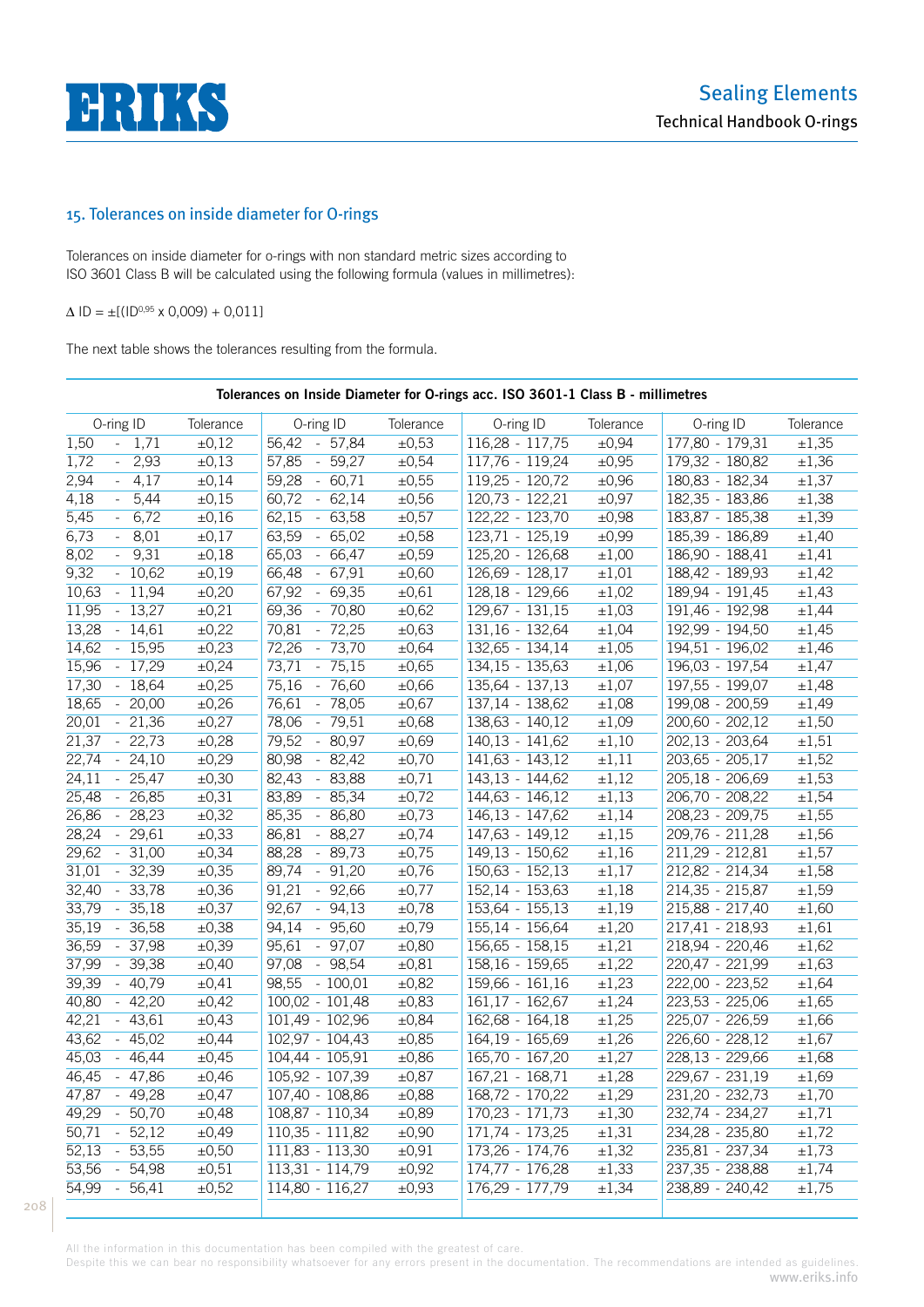

# 15. Tolerances on inside diameter for O-rings

|                   | Tolerances on Inside Diameter for O-rings acc. ISO 3601-1 Class B - millimetres |                   |                       |                   |                       |                              |            |  |  |  |  |
|-------------------|---------------------------------------------------------------------------------|-------------------|-----------------------|-------------------|-----------------------|------------------------------|------------|--|--|--|--|
| O-ring ID         | Tolerance                                                                       | O-ring ID         | Tolerance             | O-ring ID         | Tolerance             | O-ring ID                    | Tolerance  |  |  |  |  |
| 240,43 - 241,95   | ±1,76                                                                           | 313,23 - 314,78   | ±2,23                 | 386,90 - 388,47   | $\pm 2,70$            | 461,29 - 462,87              | $\pm 3,17$ |  |  |  |  |
| 241,96 - 243,49   | $\pm 1,77$                                                                      | 314,79 - 316,34   | $\pm 2,24$            | $388,48 - 390,05$ | $\pm 2,71$            | 462,88 - 464,46              | $\pm 3,18$ |  |  |  |  |
| $243,50 - 245,03$ | ±1,78                                                                           | 316,35 - 317,90   | ±2,25                 | 390,06 - 391,62   | ±2,72                 | 464,47 - 466,05              | $\pm 3,19$ |  |  |  |  |
| 245,04 - 246,57   | ±1,79                                                                           | 317,91 - 319,46   | ±2,26                 | 391,63 - 393,20   | ±2,73                 | $466,06 - 467,64$            | $\pm 3,20$ |  |  |  |  |
| 246,58 - 248,11   | ±1,80                                                                           | 319,47 - 321,02   | ±2,27                 | $393,21 - 394,78$ | ±2,74                 | 467,65 - 469,23              | $\pm 3,21$ |  |  |  |  |
| 248,12 - 249,66   | $\pm 1,81$                                                                      | $321,03 - 322,58$ | ±2,28                 | 394,79 - 396,35   | ±2,75                 | 469,24 - 470,82              | ±3,22      |  |  |  |  |
| 249,67 - 251,20   | ±1,82                                                                           | $322,59 - 324,15$ | ±2,29                 | $396,36 - 397,93$ | ±2,76                 | $470,83 - 472,41$            | ±3,23      |  |  |  |  |
| 251,21 - 252,74   | $\pm 1,83$                                                                      | 324,16 - 325,71   | $\pm 2,30$            | 397,94 - 399,51   | $\pm 2,77$            | $472,42 - 474,00$            | $\pm 3,24$ |  |  |  |  |
| $252,75 - 254,28$ | $\pm 1,84$                                                                      | 325,72 - 327,27   | $\pm 2,31$            | $399,52 - 401,09$ | ±2,78                 | 474,01 - 475,59              | $\pm 3,25$ |  |  |  |  |
| 254,29 - 255,82   | $\pm 1,85$                                                                      | 327,28 - 328,83   | ±2,32                 | $401,10 - 402,66$ | ±2,79                 | $475,60 - 477,19$            | $\pm 3,26$ |  |  |  |  |
| $255,83 - 257,37$ | $\pm 1,86$                                                                      | 328,84 - 330,39   | ±2,33                 | $402,67 - 404,24$ | ±2,80                 | 477,20 - 478,78              | $\pm 3,27$ |  |  |  |  |
| 257,38 - 258,91   | $\pm 1,87$                                                                      | $330,40 - 331,96$ | ±2,34                 | 404,25 - 405,82   | $\pm 2,81$            | 478,79 - 480,37              | $\pm 3,28$ |  |  |  |  |
| 258,92 - 260,46   | $\pm 1,88$                                                                      | 331,97 - 333,52   | ±2,35                 | $405,83 - 407,40$ | ±2,82                 | 480,38 - 481,96              | $\pm 3,29$ |  |  |  |  |
| 260,47 - 262,00   | ±1,89                                                                           | $333,53 - 335,09$ | ±2,36                 | 407,41 - 408,98   | $\pm 2,83$            | 481,97 - 483,56              | $\pm 3,30$ |  |  |  |  |
| $262,01 - 263,55$ | $\pm 1,90$                                                                      | $335,10 - 336,65$ | $\pm 2,37$            | $408,99 - 410,56$ | $\pm 2,84$            | $483,57 - 485,15$            | $\pm 3,31$ |  |  |  |  |
| $263,56 - 265,09$ | $\pm 1,91$                                                                      | 336,66 - 338,21   | ±2,38                 | $410,57 - 412,14$ | ±2,85                 | $485,16 - 486,74$            | ±3,32      |  |  |  |  |
| 265,10 - 266,64   | $\pm 1,92$                                                                      | 338,22 - 339,78   | $\pm 2,39$            | $412,15 - 413,72$ | ±2,86                 | 486,75 - 488,34              | $\pm 3,33$ |  |  |  |  |
| $266,65 - 268,18$ | $\pm 1,93$                                                                      | 339,79 - 341,35   | $\pm 2,40$            | $413,73 - 415,30$ | $\pm 2,87$            | 488,35 - 489,93              | $\pm 3,34$ |  |  |  |  |
| $268,19 - 269,73$ | $\pm 1,94$                                                                      | $341,36 - 342,91$ | ±2,41                 | $415,31 - 416,89$ | ±2,88                 | $489,94 - 491,52$            | $\pm 3,35$ |  |  |  |  |
| $269,74 - 271,28$ | $\overline{\pm 1,95}$                                                           | 342,92 - 344,48   | ±2,42                 | $416,90 - 418,47$ | $\pm 2,89$            | $491,53 - 493,12$            | $\pm 3,36$ |  |  |  |  |
| $271,29 - 272,83$ | $\pm 1,96$                                                                      | $344,49 - 346,04$ | ±2,43                 | $418,48 - 420,05$ | ±2,90                 | $493,13 - 494,71$            | $\pm 3,37$ |  |  |  |  |
| $272,84 - 274,38$ | $\pm 1,97$                                                                      | $346,05 - 347,61$ | ±2,44                 | $420,06 - 421,63$ | ±2,91                 | 494,72 - 496,31              | $\pm 3,38$ |  |  |  |  |
| 274,39 - 275,92   | $\pm 1,98$                                                                      | $347,62 - 349,18$ | ±2,45                 | $421,64 - 423,21$ | ±2,92                 | 496,32 - 497,90              | $\pm 3,39$ |  |  |  |  |
| $275,93 - 277,47$ | $\pm 1,99$                                                                      | $349,19 - 350,75$ | ±2,46                 | $423,22 - 424,80$ | ±2,93                 | 497,91 - 499,50              | $\pm 3,40$ |  |  |  |  |
| 277,48 - 279,02   | $\pm 2,00$                                                                      | $350,76 - 352,31$ | $\pm 2,47$            | 424,81 - 426,38   | $\pm 2,94$            | $499,51 - 501,10$            | $\pm 3,41$ |  |  |  |  |
| 279,03 - 280,57   | $\pm 2,01$                                                                      | 352,32 - 353,88   | ±2,48                 | $426,39 - 427,96$ | ±2,95                 | $501,11 - 502,69$            | $\pm 3,42$ |  |  |  |  |
| 280,58 - 282,12   | ±2,02                                                                           | 353,89 - 355,45   | ±2,49                 | $427,97 - 429,55$ | $\pm 2,96$            | $502,70 - 504,29$            | $\pm 3,43$ |  |  |  |  |
| 282,13 - 283,68   | ±2,03                                                                           | 355,46 - 357,02   | $\pm 2,50$            | $429,56 - 431,13$ | $\pm 2,97$            | 504,30 - 505,89              | $\pm 3,44$ |  |  |  |  |
| 283,69 - 285,23   | $\pm 2,04$                                                                      | 357,03 - 358,59   | $\pm 2,51$            | 431,14 - 432,71   | ±2,98                 | $\overline{505,90}$ - 507,48 | $\pm 3,45$ |  |  |  |  |
| 285,24 - 286,78   | ±2,05                                                                           | $358,60 - 360,16$ | $\overline{\pm 2,52}$ | $432,72 - 434,30$ | ±2,99                 | $507,49 - 509,08$            | ±3,46      |  |  |  |  |
| $286,79 - 288,33$ | ±2,06                                                                           | 360,17 - 361,73   | $\pm 2,53$            | 434,31 - 435,88   | $\overline{\pm 3,00}$ | 509,09 - 510,68              | $\pm 3,47$ |  |  |  |  |
| 288,34 - 289,88   | $\pm 2,07$                                                                      | $361,74 - 363,30$ | ±2,54                 | $435,89 - 437,47$ | $\pm 3,01$            | $510,69 - 512,27$            | $\pm 3,48$ |  |  |  |  |
| 289,89 - 291,44   | ±2,08                                                                           | $363,31 - 364,87$ | $\pm 2,55$            | 437,48 - 439,05   | $\pm 3,02$            | $512,28 - 513,87$            | $\pm 3,49$ |  |  |  |  |
| 291,45 - 292,99   | ±2,09                                                                           | 364,88 - 366,44   | ±2,56                 | 439,06 - 440,64   | ±3,03                 | $513,88 - 515,47$            | $\pm 3,50$ |  |  |  |  |
| 293,00 - 294,54   | $\pm 2,10$                                                                      | 366,45 - 368,01   | $\pm 2,57$            | 440,65 - 442,22   | $\pm 3,04$            | $515,48 - 517,07$            | $\pm 3,51$ |  |  |  |  |
| 294,55 - 296,10   | ±2,11                                                                           | 368,02 - 369,58   | ±2,58                 | 442,23 - 443,81   | ±3,05                 | $517,08 - 518,67$            | ±3,52      |  |  |  |  |
| $296,11 - 297,65$ | $\pm 2,12$                                                                      | $369,59 - 371,16$ | ±2,59                 | 443,82 - 445,40   | ±3,06                 | 518,68 - 520,27              | $\pm 3,53$ |  |  |  |  |
| $297,66 - 299,21$ | ±2,13                                                                           | $371,17 - 372,73$ | ±2,60                 | 445,41 - 446,98   | $\pm 3,07$            | 520,28 - 521,87              | ±3,54      |  |  |  |  |
| 299,22 - 300,76   | ±2,14                                                                           | $372,74 - 374,30$ | $\pm 2,61$            | 446,99 - 448,57   | ±3,08                 | $521,88 - 523,46$            | $\pm 3,55$ |  |  |  |  |
| $300,77 - 302,32$ | ±2,15                                                                           | $374,31 - 375,87$ | ±2,62                 | 448,58 - 450,16   | ±3,09                 | 523,47 - 525,06              | $\pm 3,56$ |  |  |  |  |
| 302,33 - 303,88   | ±2,16                                                                           | $375,88 - 377,45$ | $\pm 2,63$            | $450,17 - 451,75$ | $\pm 3,10$            | 525,07 - 526,66              | $\pm 3,57$ |  |  |  |  |
| 303,89 - 305,43   | ±2,17                                                                           | $377,46 - 379,02$ | $\pm 2,64$            | 451,76 - 453,33   | $\pm 3,11$            | 526,67 - 528,26              | $\pm 3,58$ |  |  |  |  |
| 305,44 - 306,99   | ±2,18                                                                           | $379,03 - 380,59$ | ±2,65                 | 453,34 - 454,92   | $\pm 3,12$            | 528,27 - 529,86              | ±3,59      |  |  |  |  |
| $307,00 - 308,55$ | ±2,19                                                                           | 380,60 - 382,17   | $\pm 2,66$            | 454,93 - 456,51   | $\pm 3,13$            | 529,87 - 531,46              | $\pm 3,60$ |  |  |  |  |
| $308,56 - 310,11$ | $\pm 2,20$                                                                      | $382,18 - 383,74$ | $\pm 2,67$            | 456,52 - 458,10   | $\pm 3,14$            | 531,47 - 533,07              | $\pm 3,61$ |  |  |  |  |
| $310,12 - 311,66$ | ±2,21                                                                           | 383,75 - 385,32   | ±2,68                 | 458,11 - 459,69   | $\pm 3,15$            | 533,08 - 534,67              | ±3,62      |  |  |  |  |
| $311,67 - 313,22$ | ±2,22                                                                           | 385,33 - 386,89   | ±2,69                 | 459,70 - 461,28   | $\pm 3,16$            | 534,68 - 536,27              | $\pm 3,63$ |  |  |  |  |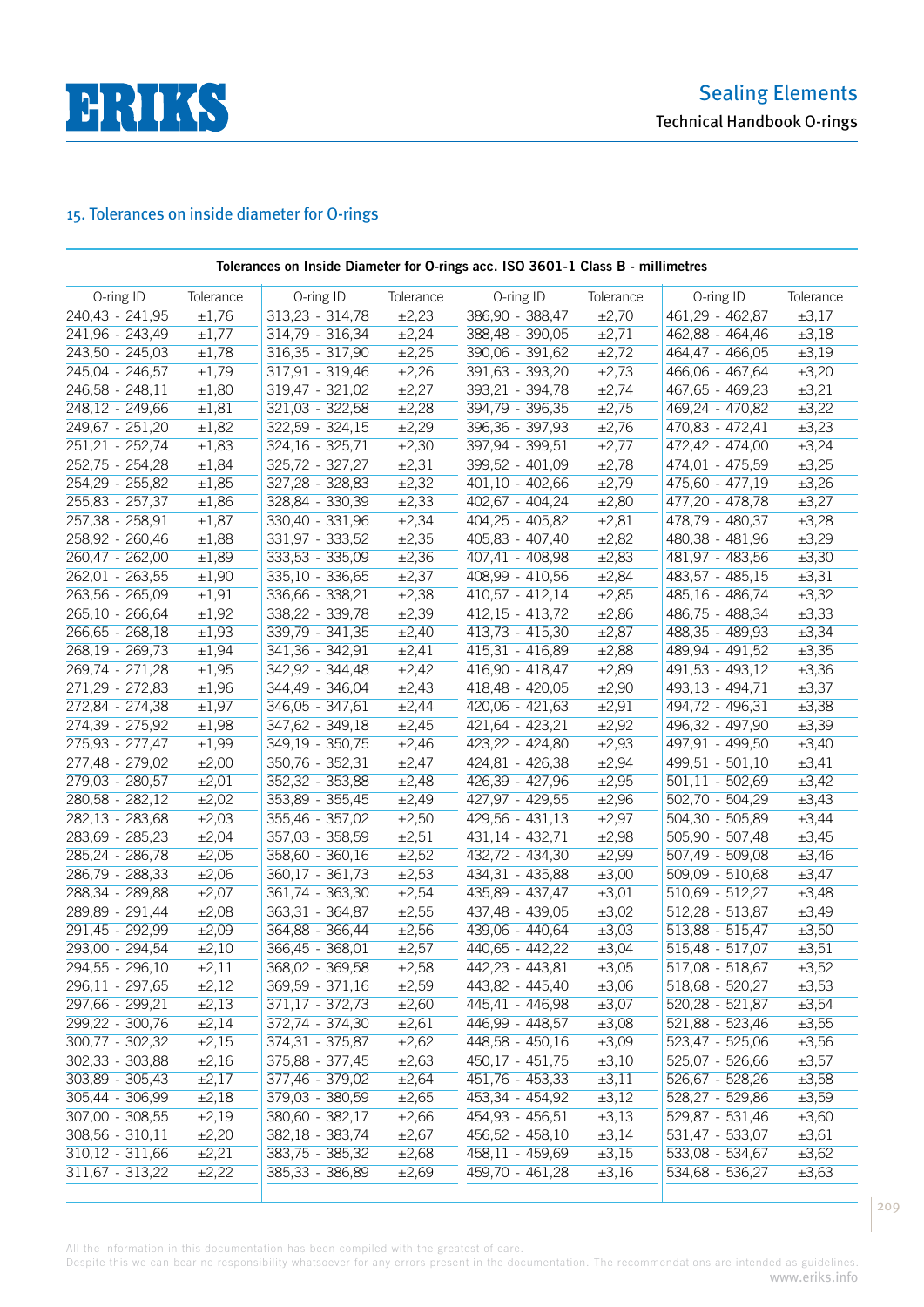

# 15. Tolerances on inside diameter for O-rings

| Tolerances on Inside Diameter for O-rings acc. ISO 3601-1 Class B - millimetres |            |                   |           |                   |            |                   |            |  |  |  |
|---------------------------------------------------------------------------------|------------|-------------------|-----------|-------------------|------------|-------------------|------------|--|--|--|
| O-ring ID                                                                       | Tolerance  | O-ring ID         | Tolerance | O-ring ID         | Tolerance  | O-ring ID         | Tolerance  |  |  |  |
| 536,28 - 537,87                                                                 | ±3,64      | 584,43 - 586,02   | ±3,94     | $632,77 - 634,38$ | ±4,24      | $501,11 - 502,69$ | $\pm 3,42$ |  |  |  |
| 537,88 - 539,47                                                                 | $\pm 3,65$ | 586,03 - 587,63   | ±3,95     | 634,39 - 635,99   | ±4,25      | $502,70 - 504,29$ | $\pm 3,43$ |  |  |  |
| $539,48 - 541,07$                                                               | ±3,66      | 587,64 - 589,24   | ±3,96     | $636,00 - 637,61$ | ±4,26      | $504,30 - 505,89$ | ±3,44      |  |  |  |
| $541,08 - 542,68$                                                               | $\pm 3,67$ | 589,25 - 590,85   | ±3,97     | 637,62 - 639,22   | ±4,27      | $505,90 - 507,48$ | $\pm 3,45$ |  |  |  |
| 542,69 - 544,28                                                                 | ±3,68      | 590,86 - 592,46   | ±3,98     | $639,23 - 640,84$ | ±4,28      | $507,49 - 509,08$ | $\pm 3,46$ |  |  |  |
| 544,29 - 545,88                                                                 | ±3,69      | 592,47 - 594,07   | ±3,99     | $640,85 - 642,45$ | ±4,29      | $509,09 - 510,68$ | $\pm 3,47$ |  |  |  |
| 545,89 - 547,48                                                                 | $\pm 3,70$ | 594,08 - 595,68   | ±4,00     | 642,46 - 644,07   | ±4,30      | $510,69 - 512,27$ | ±3,48      |  |  |  |
| 547,49 - 549,09                                                                 | ±3,71      | 595,69 - 597,29   | ±4,01     | 644,08 - 645,69   | ±4,31      | $512,28 - 513,87$ | ±3,49      |  |  |  |
| 549,10 - 550,69                                                                 | ±3,72      | 597,30 - 598,90   | ±4,02     | 645,70 - 647,30   | ±4,32      | 513,88 - 515,47   | $\pm 3,50$ |  |  |  |
| 550,70 - 552,29                                                                 | ±3,73      | $598,91 - 600,51$ | ±4,03     | 647,31 - 648,92   | ±4,33      | 515,48 - 517,07   | $\pm 3,51$ |  |  |  |
| 552,30 - 553,90                                                                 | ±3,74      | $600,52 - 602,12$ | ±4,04     | $648,93 - 650,54$ | ±4,34      | $517,08 - 518,67$ | $\pm 3,52$ |  |  |  |
| 553,91 - 555,50                                                                 | ±3,75      | $602,13 - 603,73$ | ±4,05     | $470,83 - 472,41$ | $\pm 3,23$ | 518,68 - 520,27   | $\pm 3,53$ |  |  |  |
| $555, 51 - 557, 11$                                                             | $\pm 3,76$ | $603,74 - 605,34$ | ±4,06     | 472,42 - 474,00   | $\pm 3,24$ | $520,28 - 521,87$ | $\pm 3,54$ |  |  |  |
| $557,12 - 558,71$                                                               | $\pm 3,77$ | $605,35 - 606,95$ | ±4,07     | 474,01 - 475,59   | ±3,25      | 521,88 - 523,46   | $\pm 3,55$ |  |  |  |
| 558,72 - 560,32                                                                 | ±3,78      | $606,96 - 608,56$ | ±4,08     | 475,60 - 477,19   | $\pm 3,26$ | 523,47 - 525,06   | $\pm 3,56$ |  |  |  |
| 560,33 - 561,92                                                                 | $\pm 3,79$ | $608,57 - 610,18$ | ±4,09     | 477,20 - 478,78   | $\pm 3,27$ | 525,07 - 526,66   | $\pm 3,57$ |  |  |  |
| $561,93 - 563,53$                                                               | ±3,80      | $610,19 - 611,79$ | ±4,10     | 478,79 - 480,37   | ±3,28      | 526,67 - 528,26   | ±3,58      |  |  |  |
| $563,54 - 565,13$                                                               | ±3,81      | $611,80 - 613,40$ | ±4,11     | 480,38 - 481,96   | $\pm 3,29$ | 528,27 - 529,86   | ±3,59      |  |  |  |
| 565,14 - 566,74                                                                 | ±3,82      | $613,41 - 615,01$ | ±4,12     | 481,97 - 483,56   | ±3,30      | 529,87 - 531,46   | $\pm 3,60$ |  |  |  |
| 566,75 - 568,34                                                                 | ±3,83      | 615,02 - 616,62   | ±4,13     | 483,57 - 485,15   | ±3,31      | 531,47 - 533,07   | $\pm 3,61$ |  |  |  |
| 568,35 - 569,95                                                                 | ±3,84      | 616,63 - 618,24   | ±4,14     | 485,16 - 486,74   | ±3,32      | 533,08 - 534,67   | ±3,62      |  |  |  |
| 569,96 - 571,56                                                                 | ±3,85      | 618,25 - 619,85   | ±4,15     | 486,75 - 488,34   | ±3,33      | 534,68 - 536,27   | $\pm 3,63$ |  |  |  |
| $571,57 - 573,16$                                                               | ±3,86      | 619,86 - 621,46   | ±4,16     | 488,35 - 489,93   | ±3,34      | 536,28 - 537,87   | ±3,64      |  |  |  |
| 573,17 - 574,77                                                                 | ±3,87      | 621,47 - 623,08   | ±4,17     | 489,94 - 491,52   | ±3,35      | 537,88 - 539,47   | $\pm 3,65$ |  |  |  |
| 574,78 - 576,38                                                                 | ±3,88      | 623,09 - 624,69   | ±4,18     | 491,53 - 493,12   | ±3,36      | 539,48 - 541,07   | ±3,66      |  |  |  |
| 576,39 - 577,98                                                                 | ±3,89      | 624,70 - 626,30   | ±4,19     | 493,13 - 494,71   | ±3,37      | 541,08 - 542,68   | $\pm 3,67$ |  |  |  |
| 577,99 - 579,59                                                                 | ±3,90      | 626,31 - 627,92   | ±4,20     | 494,72 - 496,31   | ±3,38      | 542,69 - 544,28   | ±3,68      |  |  |  |
| 579,60 - 581,20                                                                 | ±3,91      | 627,93 - 629,53   | ±4,21     | 496,32 - 497,90   | ±3,39      | 544,29 - 545,88   | $\pm 3,69$ |  |  |  |
| 581,21 - 582,81                                                                 | ±3,92      | 629,54 - 631,15   | ±4,22     | 497,91 - 499,50   | ±3,40      | 545,89 - 547,48   | ±3,70      |  |  |  |
| 582,82 - 584,42                                                                 | ±3,93      | 631,16 - 632,76   | ±4,23     | 499,51 - 501,10   | $\pm 3,41$ | 547,49 - 549,09   | ±3,71      |  |  |  |
|                                                                                 |            |                   |           |                   |            |                   |            |  |  |  |